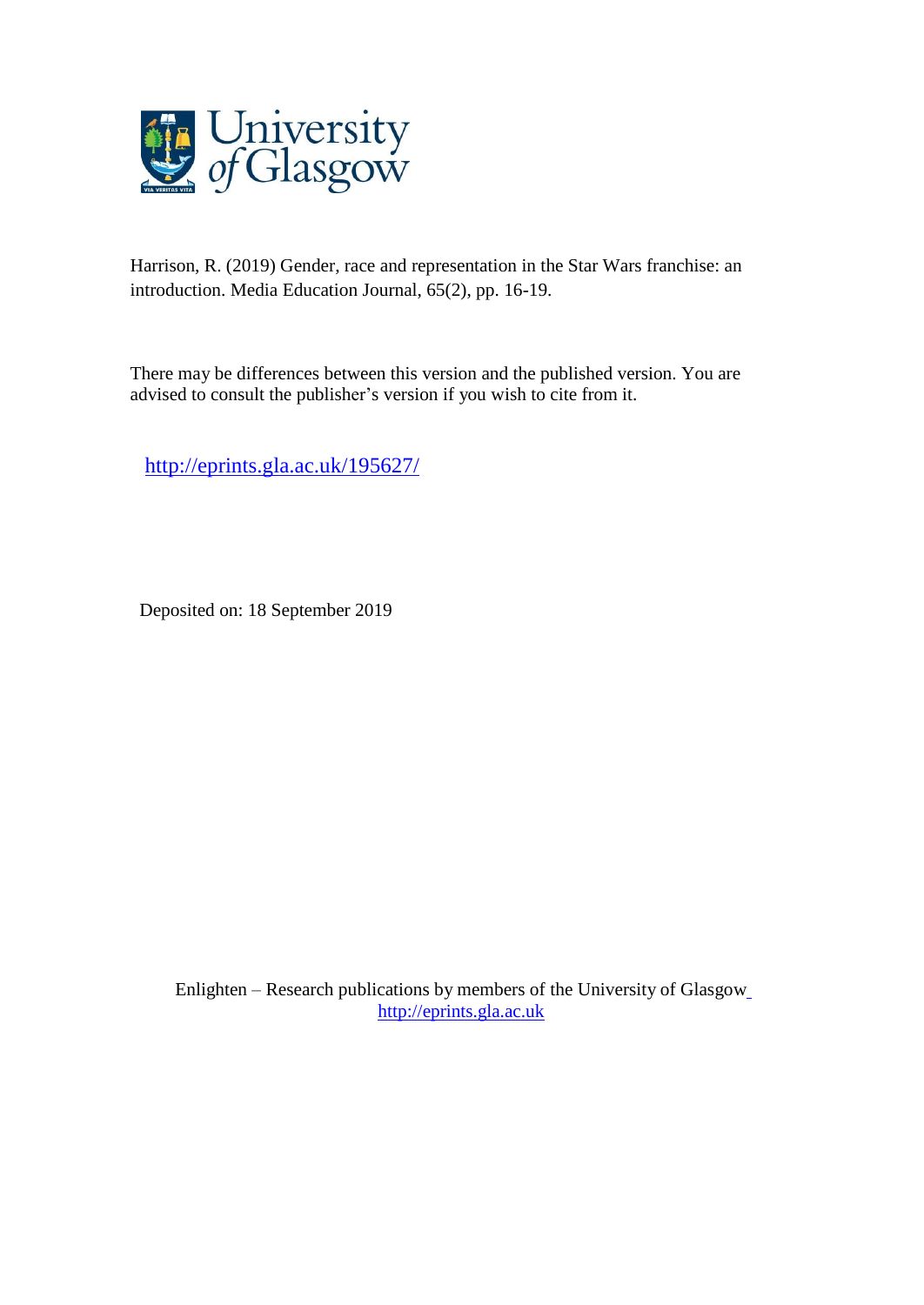# **Gender, Race and Representation in the Star Wars Franchise: An Introduction**

On its release in 2015, the first Disney Star Wars film *The Force Awakens* transformed the franchise by featuring a young white woman and a black man as its protagonists. Following six feature films that mostly focused on white male characters, Rey and Finn took centre stage, and many fans celebrated what they saw as greater gender and racial diversity in the film series. However, a number of people identifying as Star Wars fans shared their anger about the inclusion of women and people of colour in the franchise. On social media platforms such as Twitter, debates raged between different groups who claimed that the films were finally getting gender and race representation right – or doing it too much.

Scholars such as bell hooks and Kimberlé Crenshaw discuss how unequal treatment of people according to their gender and race are forms of oppression that have severe, negative impacts on people's lives. Both argue that gender, race and class are interconnected, or 'intersectional,' and limit people's choices to different degrees (hooks, 1994: 5; Crenshaw, 1991: 1241). hooks suggests that we should pay attention to how popular culture in general, and film in particular, represents gender and race because people engage more critically with social problems when they are visible (hooks, 1990: 6). Star Wars, therefore, as a franchise with international visibility and a vocal fanbase that discusses identity and representation, makes a useful case study. And, spanning a forty-twoyear period between 1977 and the present day, it shows us how attitudes toward identity have changed over time. In this article, then, I investigate the (to date) ten canon Star Wars films, alongside film criticism and fan commentary, to argue that despite some positive changes, it has not yet provided equality for women and people of colour on screen.

## **'Fan backlash'**

Following the release of *The Force Awakens* and *The Last Jedi* (2018), news media have paid considerable attention to a perceived 'backlash' against diverse casting in Star Wars. According to journalist Rebecca Hawkes in the *Daily Telegraph*, '[w]hile most fans were pretty excited to see Boyega in the trailer [for *The Force Awakens*], others took to Twitter to voice their dissatisfaction that a black man had been cast as a stormtrooper' (2014). Prior to the release of *The Last Jedi* some sexist and racist people called on fans to boycott the film; after its release, one man angry about the representation of strong women characters edited them all out of the movie using digital software (Holland, *Guardian*, 2018). Stars of *The Last Jedi* Kelly Marie Tran, John Boyega and Daisey Ridley (Rose, Finn and Rey, respectively) also faced online bullying (Chuba, *Variety*, 2018). As a result, cast members such as Oscar Isaac decried the racist attitude displayed by some commentators (Hawkes, *Daily Telegraph*), and Tran and Ridley said they felt forced to delete their social media accounts (anonymous, *BBC News*, 2018).

Academic William Proctor proposes that people are upset about changes to what he calls 'canonical fidelity,' because a black man appearing as a stormtrooper may challenge viewers' ideas about continuity within the story. In the first six films, stormtroopers have their faces concealed behind masks, and Proctor's study suggests that some viewers assumed the characters were white (2018: 162). Moreover, film critic Todd VanDerWerff records people complaining that in *The Last Jedi*, 'the film's strongest characters are almost all women, who usually know the right thing to do, while its most evil characters are white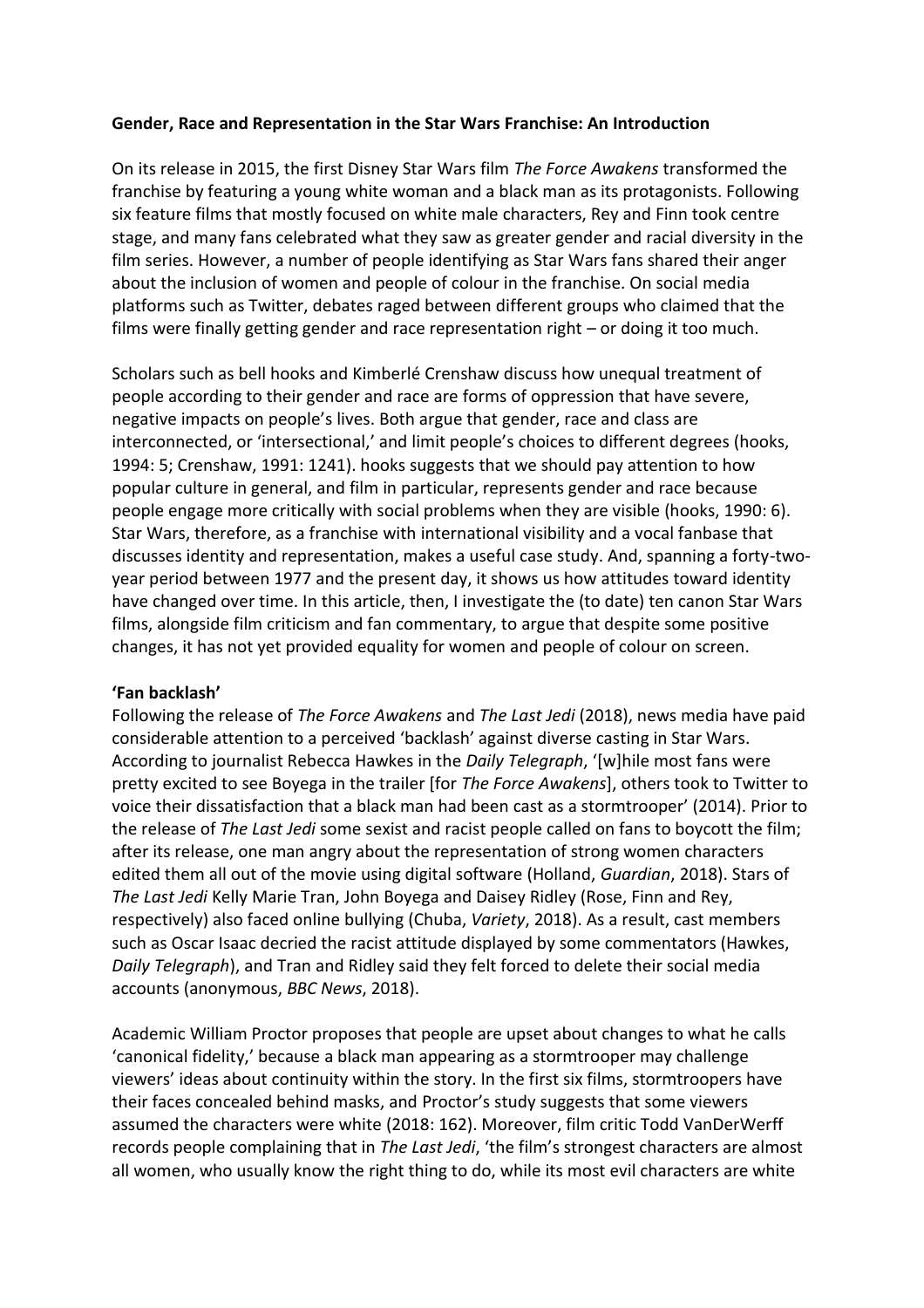men with complexes about being given what they think they deserve' (*Vox*, 2017). While original good-guy Luke appears in the film, and women characters such as Captain Phasma are affiliated with the 'Dark Side,' Proctor and VanDerWerff's analyses suggest that the films' shift away from representing white men in positive roles is controversial for some viewers.

Other studies, for instance Morten Bay's, contend that online sexism and racism about *The*  Last Jedi is often not produced by Star Wars fans at all, but rather by fake Twitter accounts organised by political institutions to hijack public debate and spread fear (2018: 3). Proctor similarly questions the scale of the problem and says that news media are over-emphasising the gender and race-based backlash (2018: 161). Both Bay and Proctor make valid points – however, their investigations refer to relatively small sample sizes. Bay examined tweets about *The Last Jedi* aimed at director Rian Johnson on July 20, 2018 and did not investigate messages sent to women or people of colour involved in the film. His dataset was 967 tweets. Meanwhile Proctor's sample only includes tweets on one hashtag (#Blackstormtrooper) over thirteen days, and he does not include quantitative data about the sample size to substantiate his claims. Also, he does not consider that being upset about a black man appearing in a film because of 'canonical fidelity' is a form of racism in itself, because it excludes people from the story based on the colour of their skin. As Bethany Lacina's wider study reveals, racist and sexist tweets about the franchise do not tend to be generated by politically affiliated or fake accounts (*Washington Post*, 2018). Lacina analysed 'thousands' of tweets that included the search terms 'Star Wars' and 'The Last Jedi,' and so was able to capture a broader range of attitudes that were not limited to the white male director (Johnson) or one provocative hashtag (#BlackStormtrooper). Her research shows that female characters and actresses, and characters and performers of colour, are bullied far more than their white male counterparts in discussions about Star Wars.

#### **Star Wars and Gender**

By examining the onscreen representation of women and people of colour in the Star Wars canon feature films, I challenge arguments about 'canonical fidelity' that excuse sexism and racism among viewers. For while there were no visibly black stormtroopers (or any racially visible Stormtroopers, for that matter) before Finn, or female Jedi in a lead role before Rey, the movies have featured diverse characters. Women include Mon Mothma and Beru (Caroline Blakiston and Bonnie Piesse respectively in the original trilogy), Jamillia and Zam Wessell (Ayesha Dharker and Leeanna Walsman in the prequels), and Captain Phasma and Jyn Erso (played by Gwendoline Christie and Felicity Jones in the sequels and spin-offs). *Solo*  (2018) features two women of colour, Val (Thandie Newton) and Enfys Nest (Erin Kellyman), while Maz Kanata is a CGI character played by Lupita Nyong'o. And there are men of colour throughout the franchise, such as Mace Windu (Samuel L Jackson), Jango Fett (Temuera Morrison), and Jar Jar Binx (another digitally rendered character, played by Ahmed Best). Thus, audience members are used to seeing people with marginalised identities in the Star Wars universe.

However, the inclusion of different genders and races does not necessarily mean the franchise does not perpetuate sexism and racism, as the quality of representation matters just as much as the quantity of women or people of colour that appear on screen. For example, Leia is a significant figure in the original trilogy and sequels and plays a vital role in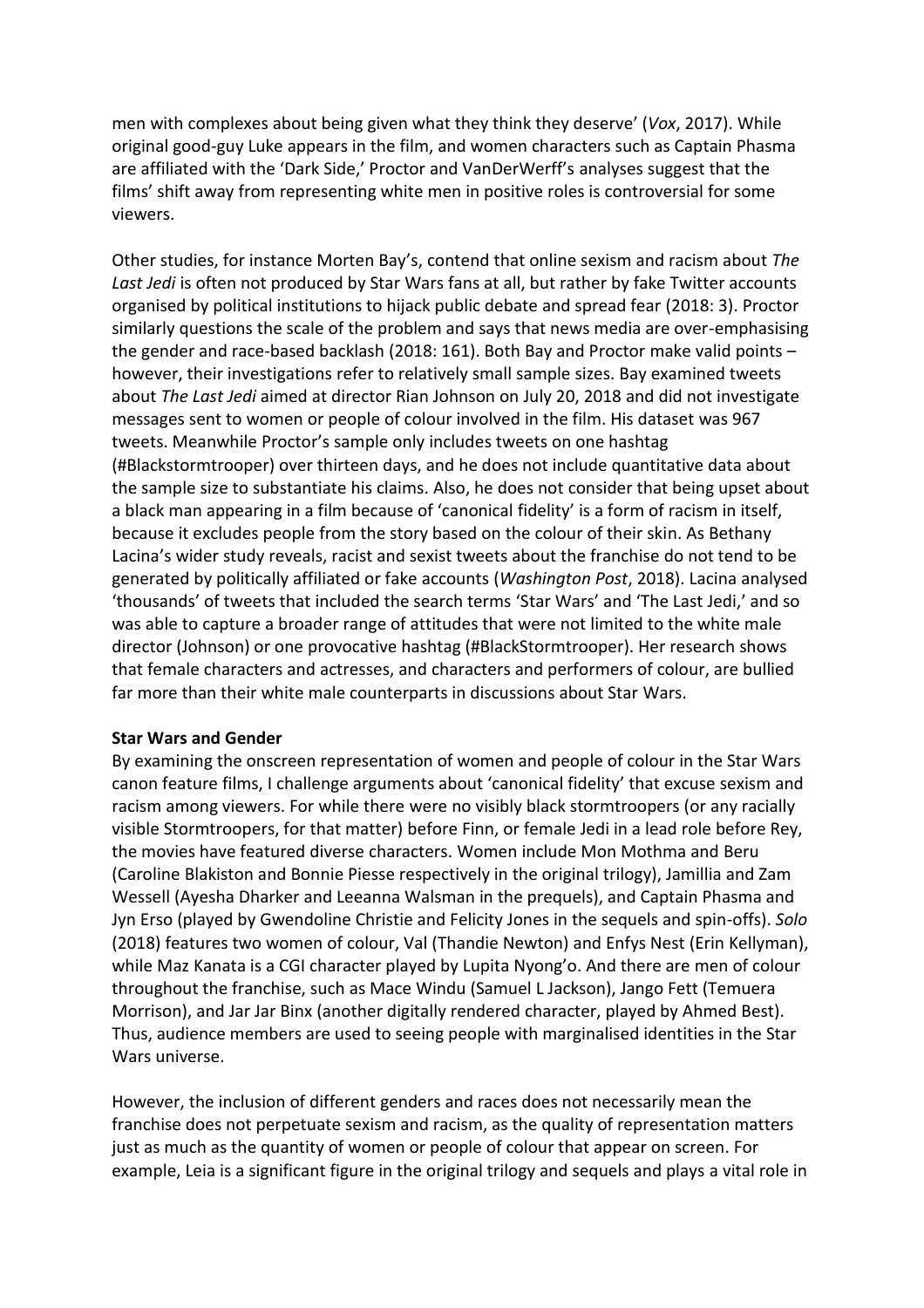the narrative. She is the first named character to appear in the *A New Hope* in 1977, and she appears variously as a princess, senator and general throughout the franchise. Similarly, Padmé, Leia's onscreen mother, is an elected queen and senator in the prequels. Both women demonstrate strong leadership and courage.

In her analysis of the original trilogy, however, Diana Dominguez argues that Leia's character serves male characters like Luke (2007: 109-133). For example, she prioritises his grief about losing his aunt and uncle over the destruction of her adopted parents and planet). Carolyn Cocca further complicates the debate, arguing that while Leia and Padmé 'subvert binary gender roles and stereotypes' as 'independent, competent, shrewd, and respected leaders,' they are 'exceptionally privileged' in terms of race and class. And—unlike their male colleagues—they are sexualised (2016: 87-88). Cocca's analysis demonstrates how gender, race and class intersect and provide people with power in different ways. On the one hand, the two women are white, wealthy and enjoy certain privileges. On the other, they are objectified and depicted in revealing clothes. But while Leia appears in a bikini in *Return of the Jedi* (1983), it is Padmé, perhaps surprisingly, who appears more frequently in overtly feminine and revealing costumes, such as a cropped top that she wears in battle during *Attack of the Clones* (2002). Although people often assume that representation continually improves over time, the more recent film portrays women in a more, rather than less, sexualised way. Additionally, my own research shows that women with speaking roles spend less time on screen in the prequels than the original trilogy. By editing the films to focus on female characters with speaking parts, I found that women had just 20% of screen time in *The Phantom Menace* (1999), 18% in *Attack of the Clones*, and 17% in *Revenge of the Sith* (2005). Comparably, earlier releases *The Empire Strikes Back* (1980) and *Return of the Jedi* (1983) were more favourable to women, on 22 and 23% (Harrison, *Writing on Reels*, 2018).

The slight drop in female characters' screen time in the prequels is likely attributable to the postfeminist ideology prevalent in western culture in the early 2000s. Yvonne Tasker and Diane Negra suggest that the movement led some women to think that they no longer needed feminism because they had achieved equality by being free to make decisions (2007: 1-26). The rise of fourth-wave feminism since 2012 (evident in world-wide annual Women's Marches) may account for an improvement in the statistics for the sequels and spin-offs. *The Last Jedi* scores highest on 43%, and female characters like Rey, Jyn and Rose wearing more comfortable and less sexualised costumes. On the one hand, the Disney-era films (that is, post-2014 releases) have improved the representation of women characters, with more screen time and women in positions of leadership (such as *The Last Jedi's* Vice-Admiral Holdo, played by Laura Dern). On the other, there is still a limited range of roles for women, with protagonists Rey and Jyn styled to look like a young Leia (Carrie Fisher) with similar hair and costumes. And with under 50% of screen time, women in the Star Wars films remain unequal with their male counterparts.

## **Star Wars and Race**

Although I have not yet compiled data regarding screen time for people of colour in the films, carrying out textual analysis suggests the post-2015 Disney-era movies have also improved in terms of race representation. The first major character of colour in the franchise was Lando Calrissian, played by black actor Billy Dee Williams in *The Empire Strikes Back* and *Return of the Jedi*. Alongside Leia, Lando flies the *Millennium Falcon* ship, rescues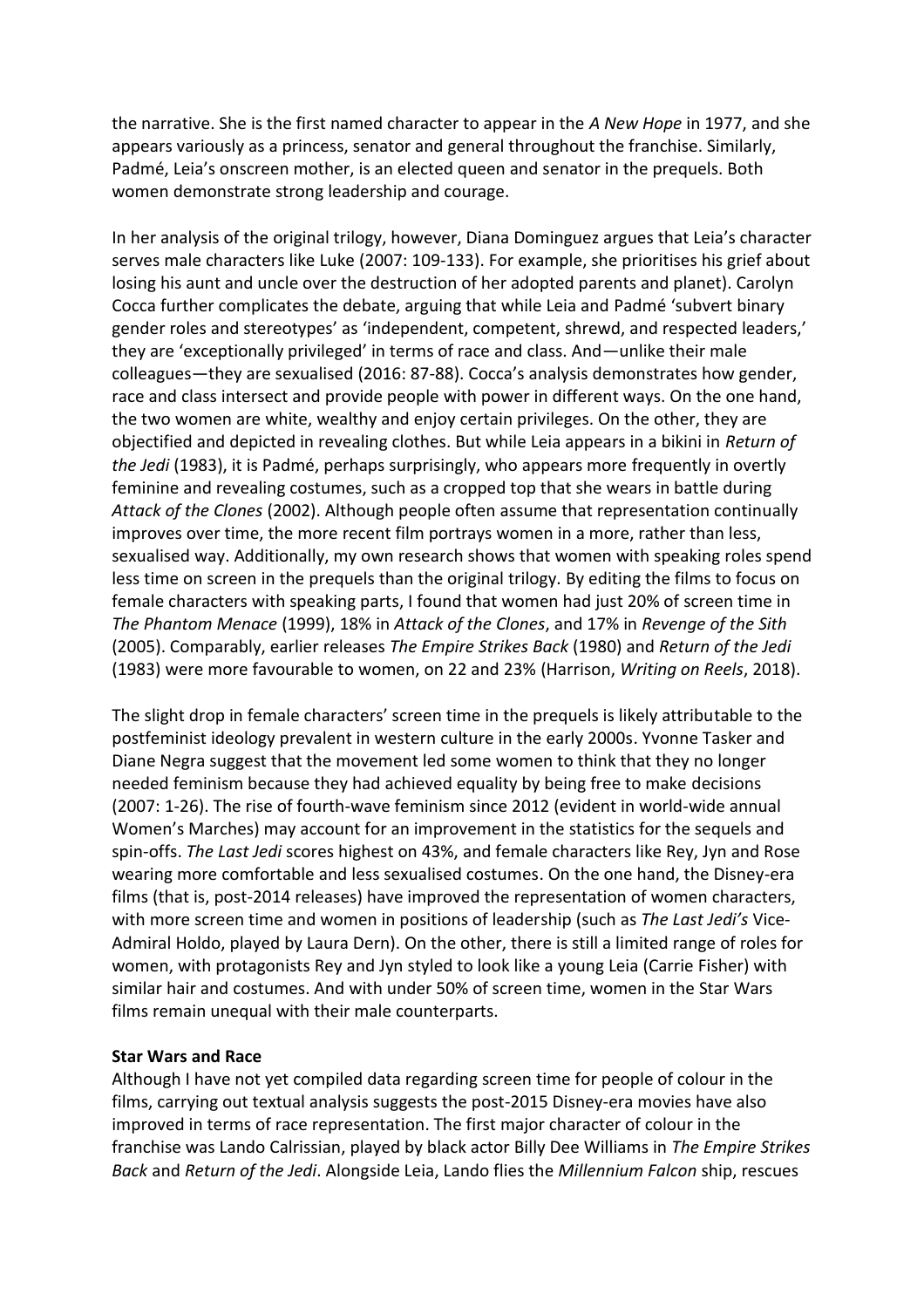his friend Han from the criminal Jabba the Hutt, and destroys the Death Star to help save the galaxy. But on screen, Lando is reminiscent of characters in the Blaxploitation movie genre, and film critic Janet Maslin complained in 1980 that Williams was reduced to a racial stereotype (*New York Times*, 1980: 25). As a flirtatious gambler and swindler who doublecrosses his white friends, and with dandified and ostentatious costuming (he famously wears a brightly-coloured cape at odds with the sedate white, beige and brown clothing of Leia of Han), Maslin's critique is justified.

In the prequels, the character Jar-Jar Binx relies on even more overt racism, with an accent codified as the patois of a black Caribbean man that is played for laughs (for example, he speaks in an exaggeratedly childlike manner and is physically clumsy). In doing so, it perpetuates racist stereotypes about black men's perceived incompetence and low intellect. The films also feature a clone army that is based on the genetic code of a character of colour, Jango Fett (played by actor Temuera Morrison). The clones are genetically modified by scientists and built to be physically strong, serving no purpose other than fighting for others – mostly under the control of white men like Emperor Palpatine. Consequently, the clones are reminiscent of African-American people born into slavery in the USA in the eighteenth and nineteenth centuries. Yet because the films ultimately align the clone army with the Dark Side (they carry out orders to kill the Jedi) and treat them as a single entity rather than individuals, the prequels contribute to, rather than critique, the racism of slavery.

By comparison, the sequels and spin-offs offer more nuance than the prequels, and more opportunities for performers of colour than the original trilogy. Finn is joined in the sequels by Latino actor Oscar Isaac as heroic Poe Dameron, as well as the courageous Rose. Aside from Jyn, the ensemble main cast of the spin-off *Rogue One* (2016) is comprised entirely by men of colour, including British Asian actor Riz Ahmed, while *Solo* features Val and Enfys Nest. Nevertheless, as with the representation of women, the issue of race bears more scrutiny, especially as the spin-offs tend to kill off or erase their most diverse cast members. The deaths of the team in *Rogue One* and Val in *Solo* render the lives of people of colour expendable in the pursuit of saving white characters; in the sequels, the body of black actress Lupita Nyong'o is rendered invisible by her CGI character Maz.

#### **Conclusion**

Despite claims to the contrary by angry commentators online, the Star Wars films have featured women and people of colour in lead roles since the original trilogy, with Carrie Fisher and Billy Dee Williams appearing as Leia and Lando. Although their representation has not been consistent, with the prequels in particular sexualising women and reducing characters of colour to slave stereotypes, diverse casts have appeared throughout the franchise. What news media describe as a 'fan backlash' to characters like Finn and Rose cannot be excused by Proctor's theory of 'canonical fidelity' because doing so ignores the many women and people of colour who previously existed in the Star Wars universe.

Even the most recent sequels and spin-offs, though, fail to give an equal share of screen time to women with speaking roles, and characters of colour are frequently killed off. As scholar Megen de Bruin-Molé argues, 'Star Wars tends to follow mainstream politics rather than revolutionary ones' (2017: 225). Her claim is in keeping with the representation of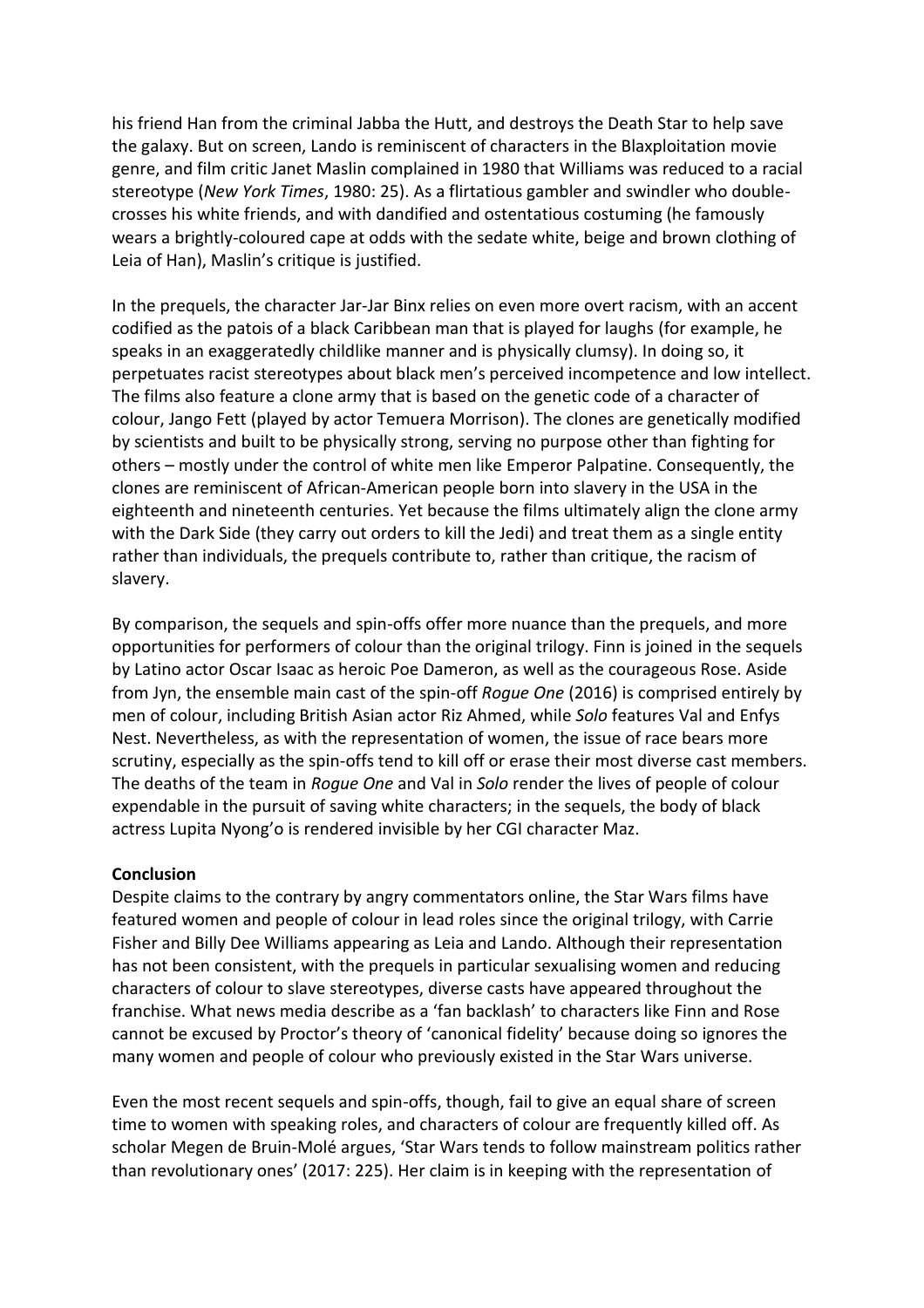women in the prequels being postfeminist, and in the sequels aligning with fourth-wave feminism, and it suggests that until society is more equal Star Wars will continue to depict gender and race unfairly. As my research into screen time for women reveals that there is a correlation between the representation of female characters and broader cultural phenomenon (such as post- and fourth-wave feminism), de Bruin-Molé's argument appears to hold weight.

Of course, there are other arenas of the Star Wars universe that complicate any investigation into identity and representation. For example, in my broader project I am also examining labour practices and the number of women and people of colour involved in production to determine who makes decisions about the franchise. Furthermore, analysing the paratexts, such as canon novels, reveals a more inclusive and LGBTQ+ friendly space, with openly gay, lesbian and non-binary characters such as Sinjir and Taka who do not appear in the films (Wendig, 2016; Older, 2018). Evidently, there is scope to improve diversity in the films further, and my research will continue to interrogate the representation of gender, race, and other identities (such as sexuality and disability) in the franchise's production, exhibition and aesthetics. In the classroom, though, the inequalities of the Star Wars cinematic universe provide a useful case study through which to discuss the complex and often subtle ways that discrimination continues to shape people's everyday lives both on and off the screen.

### **Works Cited**

Bay, M. (2018). *Weaponizing the Haters: The Last Jedi and the Strategic Politicization of Pop Culture through Social Media Manipulation*. [online] First Monday. Available at: https://firstmonday.org/ojs/index.php/fm/article/view/9388

Chuba, K. (2018). *Star Wars' Actress Kelly Marie Tran Leaves Social Media After Months of Harassment*. [online] Variety. Available at: https://variety.com/2018/biz/news/star-warskelly-marie-tran-leaves-social-media-harassment-1202830892/

Crenshaw, K. (1991). Mapping the Margins: Intersectionality, Identity Politics, and Violence against Women of Color. *Stanford Law Review*, 43(6), pp.1241-1299.

Hawkes, R. (2019). *Star Wars' Oscar Isaac addresses 'black stormtrooper' controversy*. [online] Telegraph.co.uk. Available at: [https://www.telegraph.co.uk/culture/star](https://www.telegraph.co.uk/culture/star-wars/11275974/Star-Wars-Oscar-Isaac-addresses-black-stormtrooper-controversy.html)[wars/11275974/Star-Wars-Oscar-Isaac-addresses-black-stormtrooper-controversy.html.](https://www.telegraph.co.uk/culture/star-wars/11275974/Star-Wars-Oscar-Isaac-addresses-black-stormtrooper-controversy.html)

Holland, L. (2019). *Why Are (Some) Star Wars Fans So Toxic?*. [online] Guardian. Available at: https://www.theguardian.com/film/2018/jun/07/kelly-marie-tran-rose-why-are-some-starwars-fans-so-toxic.

hooks, b. (1994). *Feminist Theory: From Margin to Center*. London: Pluto Press.

hooks, b. (1990). *Yearning: Race, Gender and Cultural Politics*. London: South End Press.

Lacina, B. (2018). *Who Hates Star Wars for its Newfound Diversity? Here are the Numbers*. [online] Washington Post. Available at: https://www.washingtonpost.com/news/monkey